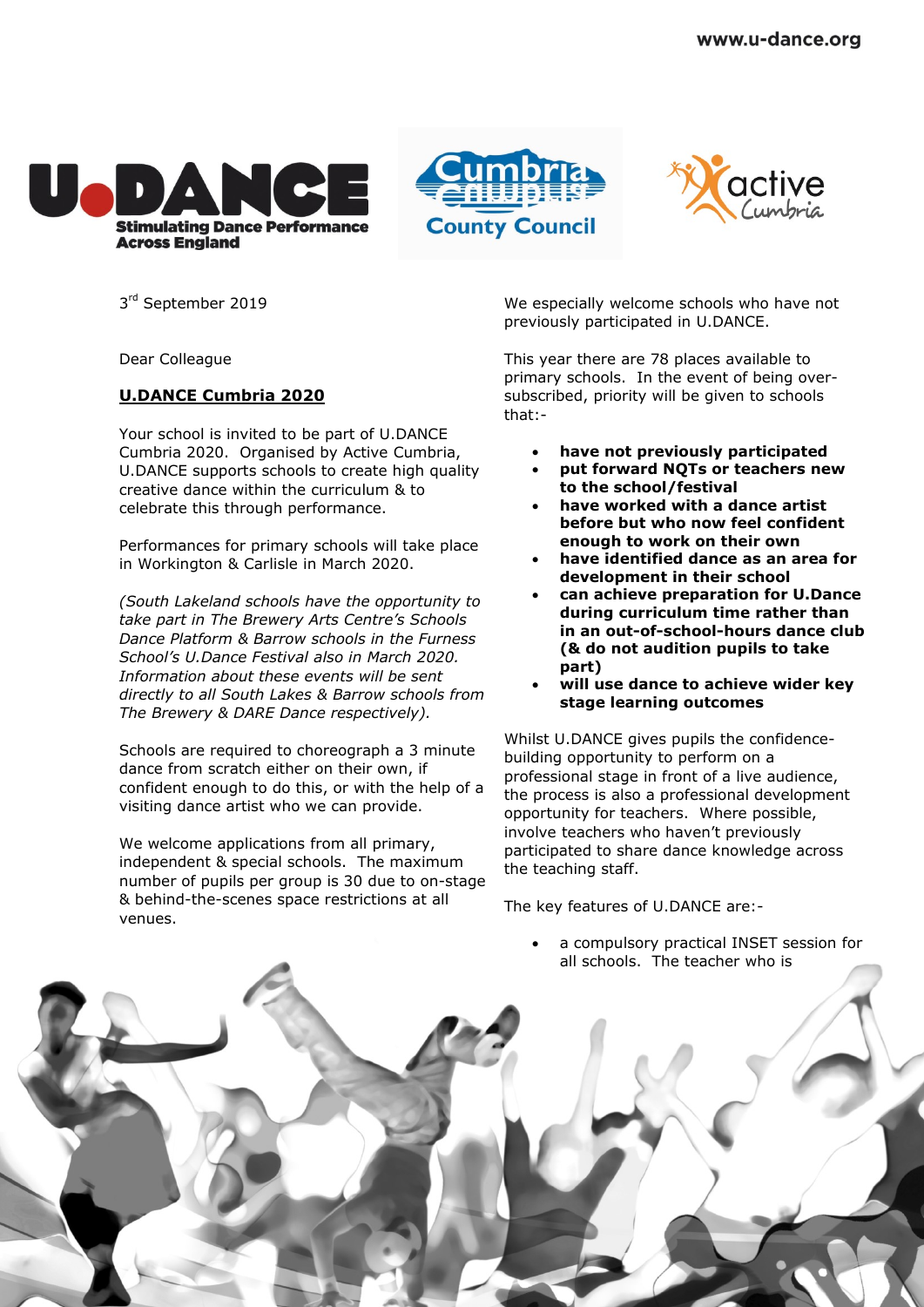





responsible for the group must attend the half day INSET 9.00am-12.00pm which will cover logistical information about venues & performances as well as practical ideas for warm-ups, creating & rehearsing KS1 and KS2 choreography, music selection & editing. After lunch those teachers who wish to stay can chat through initial ideas with their dance artist or co-ordinator, begin planning and even put some ideas into practice with our help. The INSET days will be held as follows:

**Primary INSET** - Wednesday 13<sup>th</sup> Nov, 9.00am-2.00pm, Sunbeams Music Trust, Redhills, near Penrith

**Primary INSET** - Thursday 14<sup>th</sup> Nov, 9.00am-2.00pm, Sunbeams Music Trust, Redhills, near Penrith

## **YOU JUST NEED TO PICK ONE DATE & REMEMBER TO PROVISIONALLY BOOK SUPPLY COVER NOW!**

- a dance artist to work in your school for 4 x 1 hour workshops to help create and refine your dance piece. *You can, of course, opt to produce a piece on your own if you feel confident enough to do so.*
- a visit, if requested, from your festival co-ordinator whilst you are creating your piece to offer helpful advice and guidance
- a technical rehearsal at the performance venue on the day of the performance
- a performance opportunity at a professional theatre venue as follows:-

The Carnegie Theatre, Workington, Monday 9<sup>th</sup> March 2020, 5.00pm & 7.00pm (same show)

The Carnegie Theatre, Workington, Tuesday 10<sup>th</sup> March 2020, 5.00pm & 7.00pm (same show)

The Sands Centre, Carlisle, Wednesday 18<sup>th</sup> March 2020, 6.30pm

The Sands Centre, Carlisle, Thursday 19<sup>th</sup> March 2020, 6.30pm

The Sands Centre, Carlisle, Friday 20<sup>th</sup> March 2020, 6.30pm

Technical rehearsals are held at the venue during the afternoon of each performance and are an opportunity for children & teachers to see each other's dances.

For schools wishing to work on their own the cost is £130. For schools wishing to work with a dance artist the cost is £230. Schools will be invoiced during the autumn term; this payment is non-refundable if a school pulls out after a place has been allocated to them. **Remember that you can use your Sport Premium funding to take part in U.DANCE!**